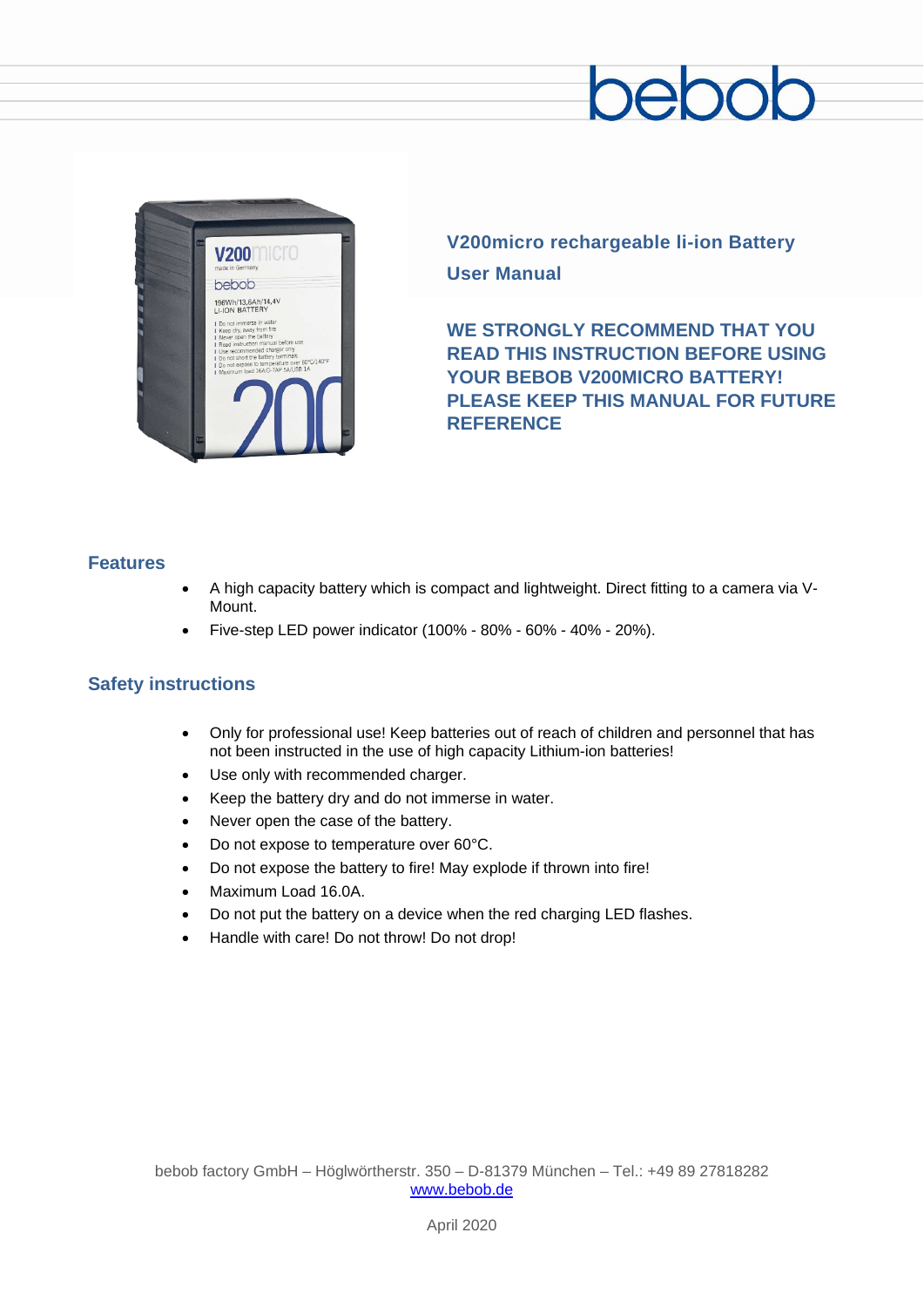# **Charging**

- Never leave batteries unattended while charging
- Wait 30 Minutes after discharge before you put the battery on a charger.
- The bebob V200micro battery can be charged with an external bebob charger (or equivalent) with Lithium-ion (Li-ion) charging ability.
- Approximate charge time may vary depending on charger and temperature.
- bebob V200micro can be charged in ambient temperature for optimum performance at 10°C - 30°C.
- bebob V200micro batteries can be recharged in any charge condition.

# **Discharging**

- Maximum load is 16.0A. When using the battery with video or lighting equipment, power consumption of the equipment must be 16.0A or below. For the protection of the battery, a load of 16.0A or over may activate the internal protection circuit and stop supply of power. In this case the status led will turn red.
- The battery can be used in ambient temperature of  $20^{\circ}$ C +  $55^{\circ}$ C.

# **Camera Data Communication**

- Blue leds: Arri/Sony Data Protocol
- Red leds: Red Data Protocol
- To switch between both status, press the Check button for 5s

## **Status led**

- Status led lighting Green: Full Capacity over 70% of New
- Status led lighting Yellow: Full Capacity between 50% and 70% of New
- Status led lighting Red: Full Capacity under 50% of New

# **Flash Light**

• To switch On/Off press the Check Button Twice

 $\mathbf{H}$  ,  $\mathbf{H}$ 

MIT

11 H H

bebob factory GmbH – Höglwörtherstr. 350 – D-81379 München – Tel.: +49 89 27818282 [www.bebob.de](http://www.bebob.de/)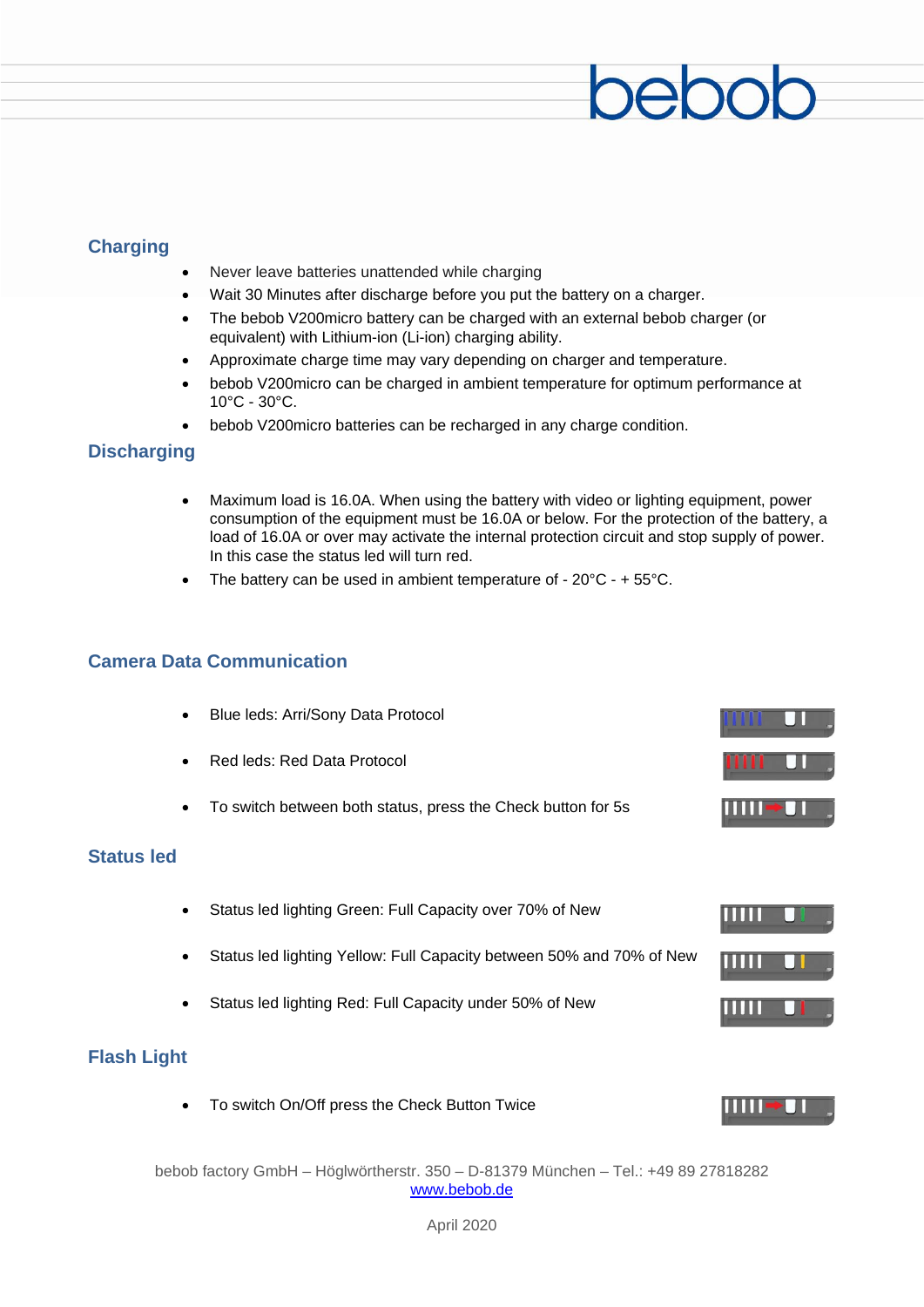# **Specifications**

| Model                         | V200micro                                       |  |  |
|-------------------------------|-------------------------------------------------|--|--|
| <b>Mount</b>                  | V-Mount                                         |  |  |
| Capacity                      | 13,6Ah; 196Wh                                   |  |  |
| Voltage                       | 14,4V DC                                        |  |  |
| <b>Maximum Output Voltage</b> | 16.8 V DC                                       |  |  |
| <b>End Voltage</b>            | 12.0V                                           |  |  |
| Cells                         | Lithium-Ion Trimix made in Japan                |  |  |
| Max. Discharge Current        | 16.0A                                           |  |  |
| <b>Twist D-Tap</b>            | 14.4V unreg. Max. 5A                            |  |  |
| <b>USB Port</b>               | 5V, 1.0A                                        |  |  |
| <b>Fuel Gauge</b>             | 5-Step LED                                      |  |  |
| Weight                        | $0,95$ Kg                                       |  |  |
| Dimensions (WxHxD)            | 75x101x81mm                                     |  |  |
| Chargers                      | bebob, idx, sony, pag                           |  |  |
| Charging time (bebob VS2/VS4) | 4 Hours                                         |  |  |
| <b>Operating Temp. Range</b>  |                                                 |  |  |
| Charge                        | $+10^{\circ}$ C ~ + 30 $^{\circ}$ C recommended |  |  |
| <b>Discharge</b>              | $-20^{\circ}$ C ~ + 55 $^{\circ}$ C             |  |  |
| <b>Storage</b>                | - 20°C ~ + 35°C (<85% RH )                      |  |  |

 $200$ 

# **Warranty**

- The V200micro is covered by a 2 years unconditional warranty on all parts, except the cells.
- The cells are covered by a 1 year warranty, 70% of the original capacity.
- For warranty issues or if you have any additional questions, please contact the appropriate bebob distributor listed at [www.bebob.de.](http://www.bebob.de/)

# **Disposal**

• The V200micro battery has to be disposed within a dedicated collection container for used device batteries. Please be aware that only empty batteries are allowed for disposal in collection containers. In case the battery is not completely discharged, precautions against a potential short-circuit have to be taken.

### **Storage**

- Storage temperature range is  $20^{\circ}C \sim +35^{\circ}C$  (<85% humidity).
- To store the battery for a long period (longer than 4 Weeks), the battery should be charged between 50% and 75%. The battery should be recharged every 4 Weeks.
- After storage some self-discharge will occur. Before re-use it is advisable to recharge the battery fully.

bebob factory GmbH – Höglwörtherstr. 350 – D-81379 München – Tel.: +49 89 27818282 [www.bebob.de](http://www.bebob.de/)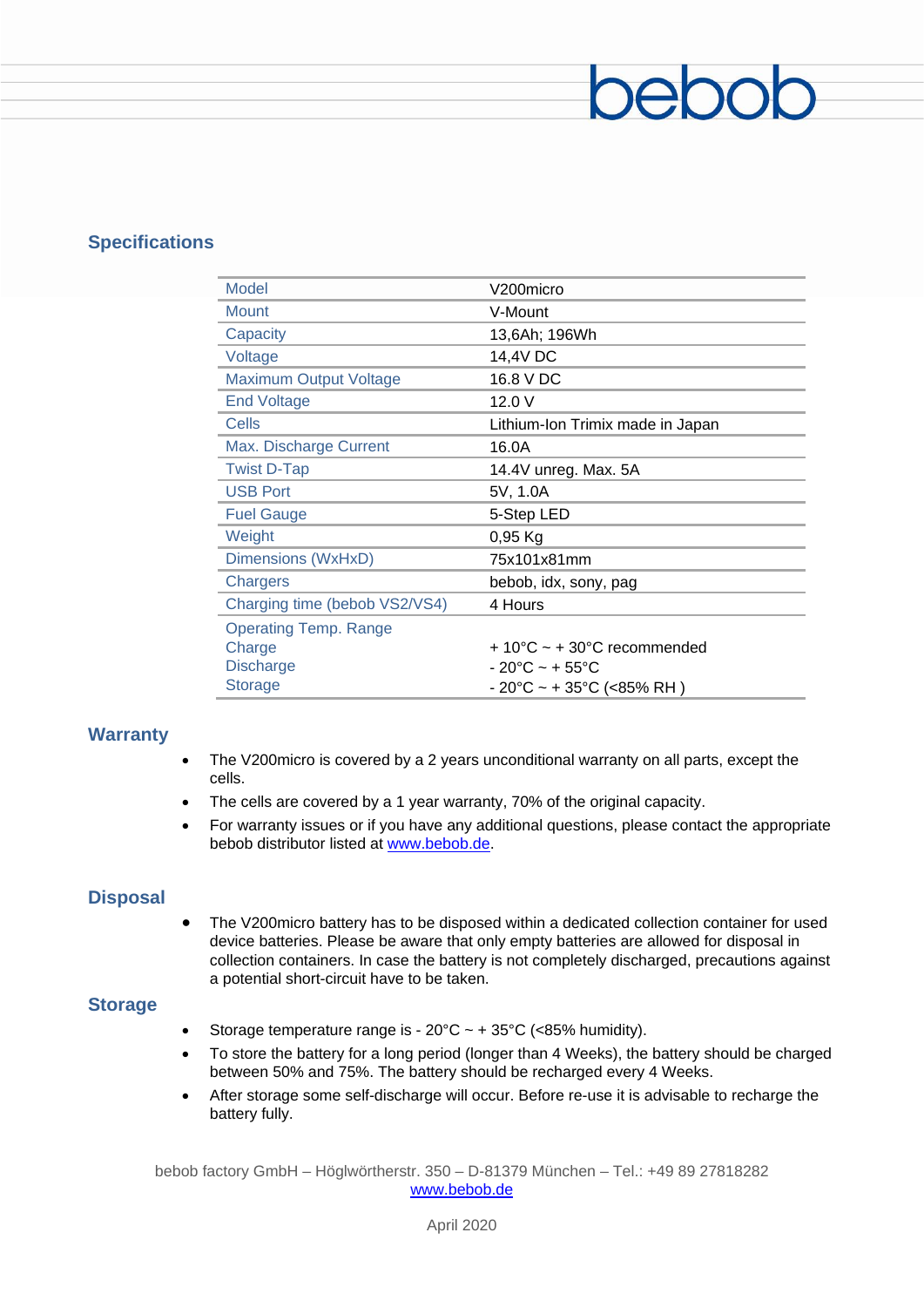

# **Transport as of April 1st 2016**

- This Summary reflects our current Knowledge.
- **1. Transport by Commercial Airline / Carry-on Luggage**
	- V200 are forbidden in your **carry-on luggage**
- **2. Transport by Commercial Airline / Checked-in Luggage**
	- V200 are forbidden in your **Checked-in luggage**

# **3. Transport as air-, road- and sea-freight**

- Li-Ion batteries, and so bebob V200, when shipped by air, road or sea are classified as dangerous goods class 9 and subject to special UN certified packaging.
- Air transport authority training and authorisation (PK 1/ PK 2) are required for packing V200, for an air cargo shipment.
- **Li-Ion batteries for air cargo must have a state-of-charge of no more than 30% for shipping, means only one out of the five fuel gauge led lights up.**
- We recommend that you confirm with your carrier of choice, to determine any further restriction or local policies, before travelling. **You will find the actual regulation of your carrier of choice in the bebob transport information system** www.flylithium.com,